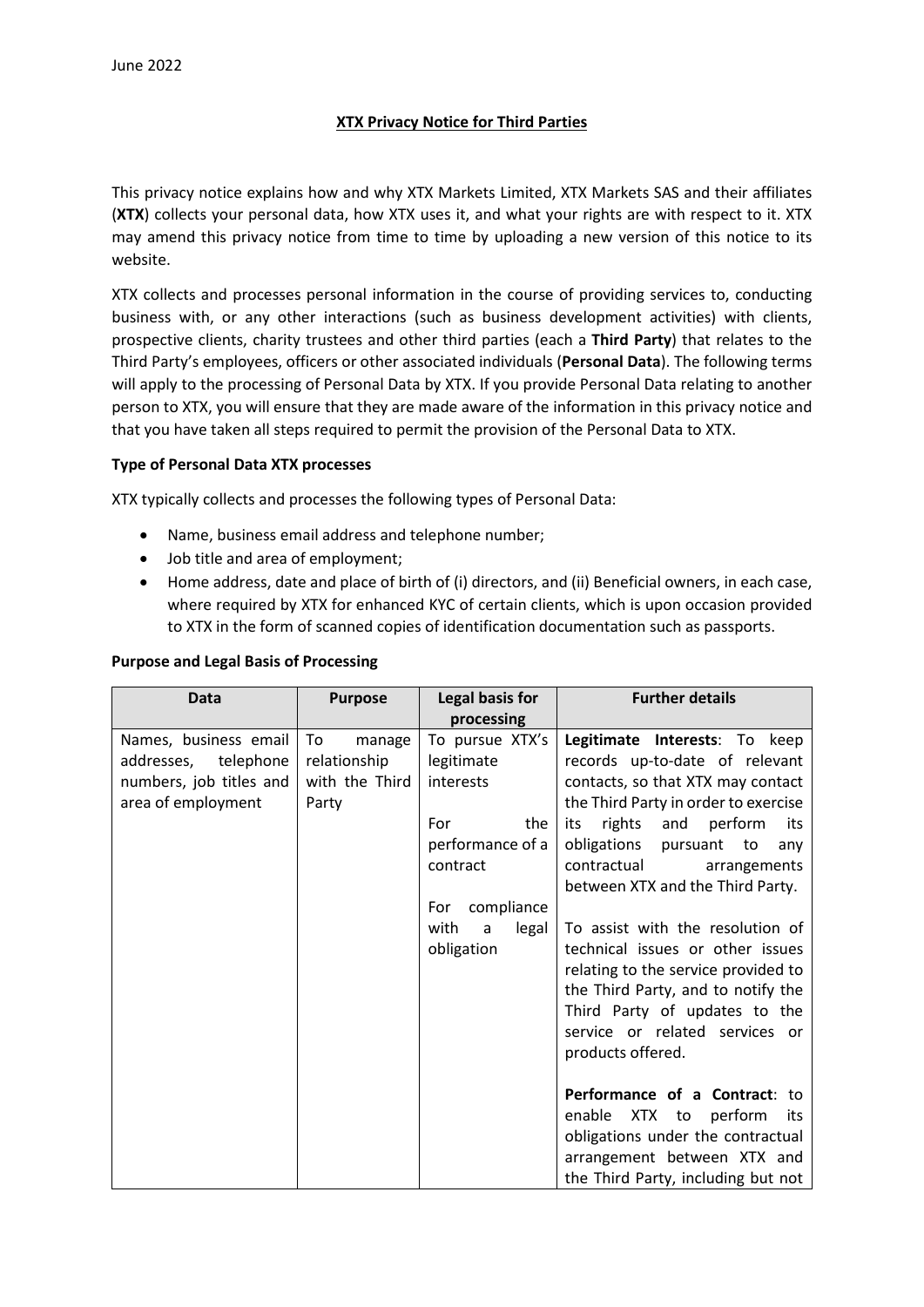|                                                                                               |                                                                                                                                                 |                                                       | notification<br>limited<br>any<br>to<br>obligations.                                                                                                                                                                                                                                                                                                                                              |
|-----------------------------------------------------------------------------------------------|-------------------------------------------------------------------------------------------------------------------------------------------------|-------------------------------------------------------|---------------------------------------------------------------------------------------------------------------------------------------------------------------------------------------------------------------------------------------------------------------------------------------------------------------------------------------------------------------------------------------------------|
|                                                                                               |                                                                                                                                                 |                                                       | Legal Obligation: in certain limited<br>circumstances,<br><b>XTX</b><br>may<br>be<br>required by a regulator to provide<br>details of individuals employed by<br>or otherwise connected with Third<br>Parties.                                                                                                                                                                                    |
| Home address and date<br>of birth of directors,<br>associated identification<br>documentation | perform<br>To<br>obligatory<br>enhanced<br>"know-your-                                                                                          | compliance<br>For<br>with<br>legal<br>a<br>obligation | Legal Obligation: To enable XTX to<br>comply with relevant laws and<br>regulations that apply to it.                                                                                                                                                                                                                                                                                              |
|                                                                                               | customer" and<br>anti - money<br>laundering<br>checks<br>on<br>certain clients                                                                  | To pursue XTX's<br>legitimate<br>interests            | Legitimate Interests: to enable us<br>to manage risk by verifying the<br>identity of the ultimate beneficial<br>holders of clients, so that XTX has<br>visibility on<br>full<br>who<br>it<br>is<br>interacting with.                                                                                                                                                                              |
| Date of birth and other<br>identifying data points<br>of charity trustees                     | perform<br>To<br>reputation<br>protecting<br>checks<br>on<br>official lists                                                                     | To pursue XTX's<br>legitimate<br>interests            | Legitimate Interests: on occasion,<br>XTX may wish to run additional<br>checks on charity trustees, for<br>example on sanctions lists or<br>blacklists, prior to donating to the<br>associated charity in order to<br>maintain XTX's reputation and<br>good standing. Date of birth, and<br>potentially other identifying data<br>points, may be requested in order<br>to facilitate such checks. |
| <b>Voice Recording</b>                                                                        | as a regulated<br>investment<br><b>XTX</b><br>firm<br>is<br>required<br>by<br>regulation<br>to<br>record<br>telephone calls<br>of certain staff | For<br>compliance<br>with<br>legal<br>a<br>obligation | XTX records telephone calls made<br>to XTX staff members who may<br>make 'relevant communications'.<br>In addition, XTX records the phone<br>calls of any staff member who asks<br>to be recorded. Third Parties<br>should be aware, therefore, that                                                                                                                                              |

## **Rights of Data Subjects**

*The following provisions apply to the Third Party's employees, officers, trustees and other associated individuals in respect of whom we collect and process Personal Data (the Data Subjects).*

### *Access to your information*

Pursuant to applicable data privacy laws (including UK GDPR and EU GDPR), you have a number of rights with respect to your Personal Data. If you wish to access the Personal Data, and any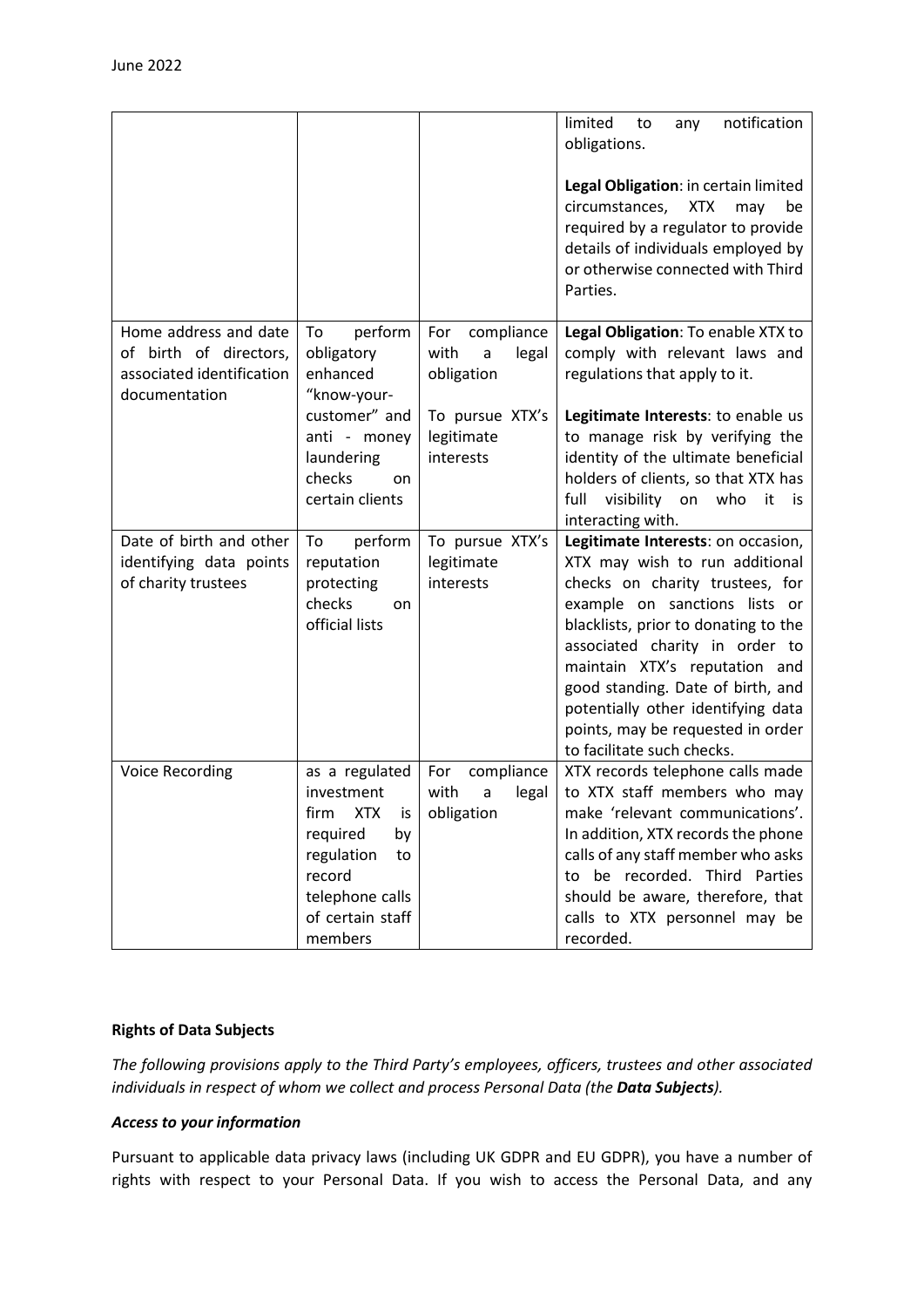supplementary information, that XTX collects and that relates to you, or you wish to correct or update the Personal Data that XTX has stored that relates to you, please send a request email to the Data Protection Officer at [dataprotection@xtxmarkets.com.](mailto:dataprotection@xtxmarkets.com) XTX will endeavour to comply with your request without undue delay and, at the latest, within one month of receipt, unless (a) the request is complex or there are multiple requests, in which case XTX will inform you of any likely delay or (b) with respect to a request to access the Personal Data, the request is manifestly unfounded or excessive, in which case XTX will inform you that a fee is payable or that XTX will be unable to comply with your request.

Where you have provided consent for the processing of your Personal Data (and XTX has specified no other legal basis for its processing), or where the sole legal basis provided for its processing is for the performance of a contract, the right to data portability enables you to request a copy of all of your Personal Data that XTX processes electronically, for transfer to another data controller. XTX will endeavour to comply with your request without undue delay and, at the latest, within one month of receipt, unless the request is complex or there are multiple requests, in which case XTX will inform you of any likely delay.

In certain circumstances, you have the right to object to XTX's processing of your Personal Data if there is no reason for XTX to keep it, although please note that there may be legal, regulatory or other reasons why XTX would need to keep using your Personal Data, and XTX would inform you of those reasons if applicable.

You also have the right to restrict XTX's processing of your Personal Data, meaning that without your consent, XTX may only use it where they have a legitimate interest in doing so, or to establish, exercise or defend a legal claim or to exercise certain limited legal rights, in the following circumstances:

- It is inaccurate;
- You have already contacted XTX to object to the processing of it, and XTX are still considering whether or not to agree to your request;
- It has been processed unlawfully and you would prefer XTX to restrict the processing of it, rather than to delete it; and
- XTX no longer needs the data, but you require it to be restricted rather than deleted to exercise, establish or defend a legal claim.

You also have the right to request the deletion or removal of your Personal Data, and subject to relevant law or regulation, XTX has to comply with that request in the following circumstances:

- Where the Personal Data is no longer necessary in relation to the purpose for which it was originally collected;
- If you have provided consent for the processing of your Personal Data and you decide to withdraw that consent (where XTX has specified no other legal basis for its processing);
- Where there is no overriding legitimate interest for continuing the processing of it;
- Where it was unlawfully processed; and
- Where XTX needs to comply with a legal obligation to erase it.

## *Sharing Personal Data with Third Parties*

XTX may share your personal data in the following ways:

- To other entities in the XTX Group;
- To professional advisers such as accountants, auditors and law firms;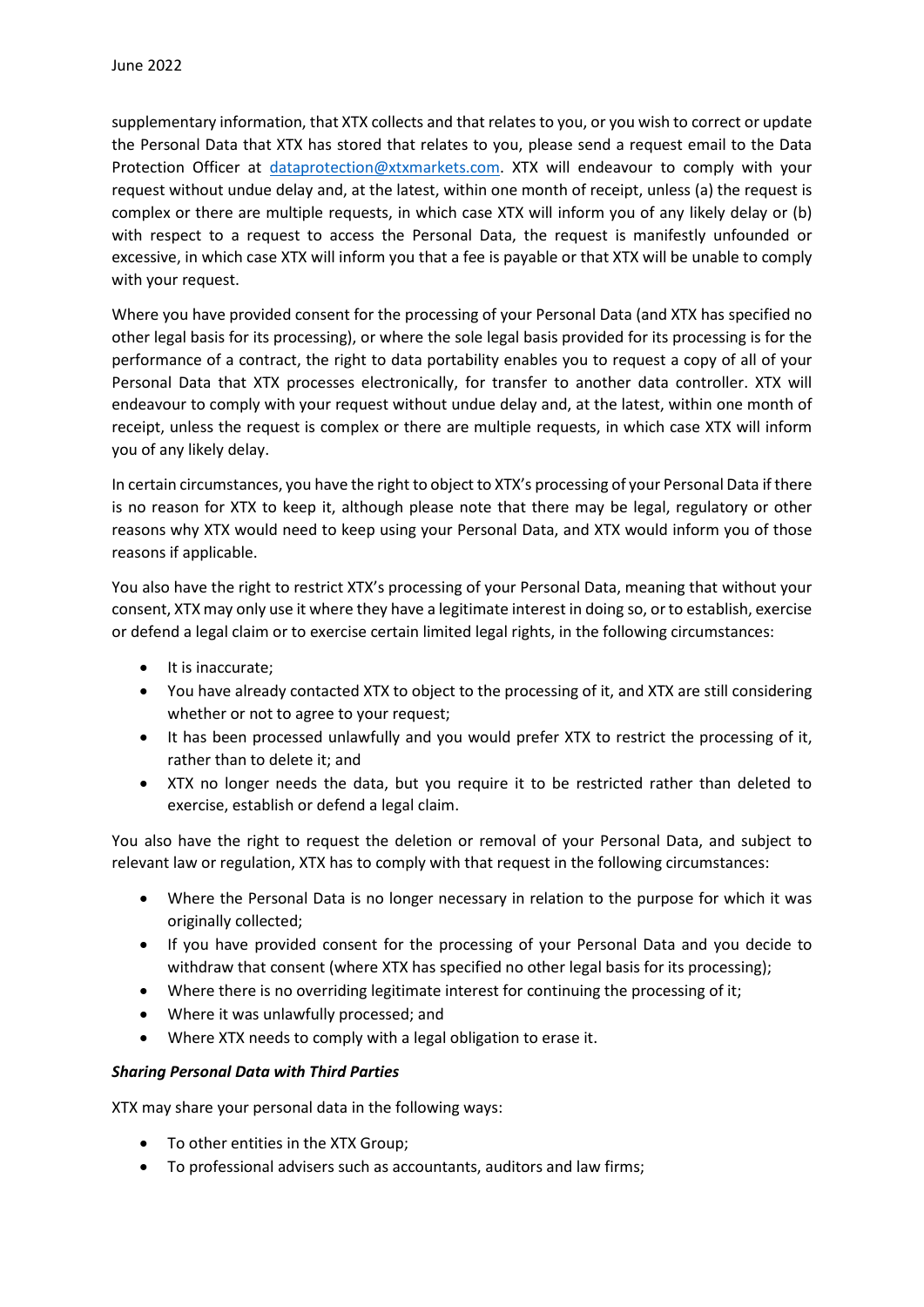- Where required or requested by financial institutions, exchanges, platforms, data centres or other entities in order to progress XTX's business interests or for XTX to meet its contractual or regulatory obligations;
- Where required or requested by law, regulation, by a court of competent jurisdiction or by any regulatory body or governmental authority;
- To selected service providers who perform services on our behalf, such as anti-money laundering screening or onboarding due diligence services.

## *How XTX protects Personal Data*

XTX will comply with applicable data privacy laws when processing your Personal Data. In particular, XTX has implemented generally accepted standards of technology and operational security in order to protect Personal Data against accidental loss, destruction or damage.

Please note, however, that XTX does not guarantee that Personal Data will be 100% secure in all circumstances.

#### *Sending data outside of the UK and/or European Economic Area*

XTX will only send your data outside of the UK and/or European Economic Area ("EEA") in the following circumstances:

- To staff members of another entity in the XTX Group in Singapore or the US;
- To professional advisers such as accountants, auditors and law firms in the jurisdictions in which we operate or are proposing to operate;
- Where required or requested by financial institutions, exchanges, platforms, data centres or other entities in the jurisdictions in which we operate or are proposing to operate in order to progress XTX's business interests or for XTX to meet its contractual or regulatory obligations;
- Where required or requested by law, regulation, by a court of competent jurisdiction or by any regulatory body or governmental authority.

XTX may also store your personal data via third party web-based applications, cloud services or webbased storage providers, some of whom may be based outside of the EEA.

In the event that your Personal Data is sent outside the UK and/or European Economic Area (a "**Restricted Transfer**") in one of the above circumstances, and such transfer is not necessary for the performance of a contract or in relation to a legal or regulatory process, XTX will ensure that at least one of the following safeguards are in place to protect your data:

- The Restricted Transfer is to a non-UK/EEA country with equivalent data protection and privacy laws to the UK/EEA (as applicable);
- The entity receiving the Personal Data commits to maintaining sufficient levels of security and protection with respect to its handling of the Personal Data.

#### *Data retention*

XTX will keep your data for up to six years following the termination of all agreements between XTX and the Third Party, unless one of the following reasons apply: